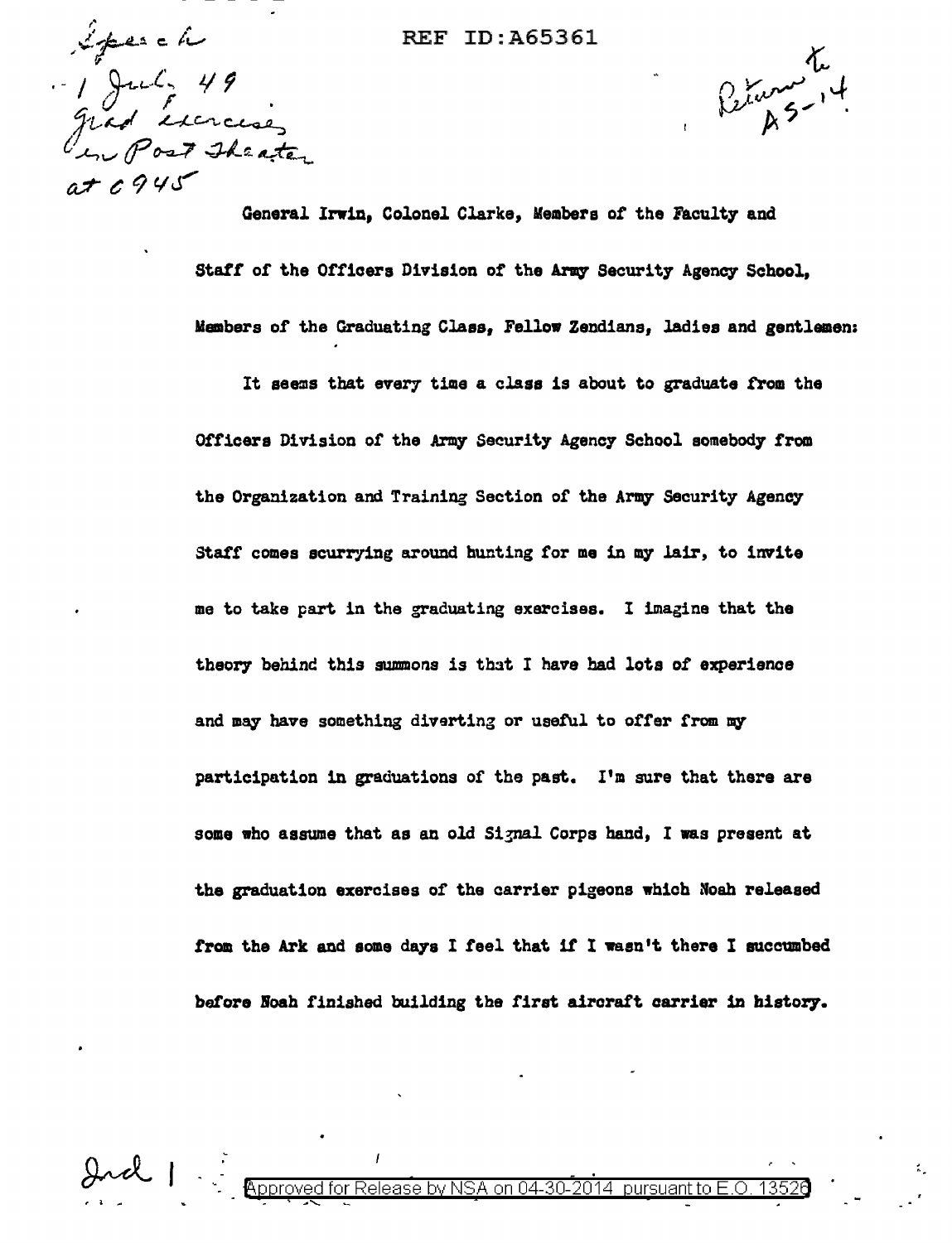REF ID: A65361

Well, anyhow, on the bare chance that there might be something to the theory behind the invitation I accepted it; but no sooner had I done so than I began worrying about what I could say. However. I did not begin seriously on the business of worrying until a day or so ago, when, letting free association take over subconscious cerebration, my thoughts reverted to last Sunday, which you will remember was one of the hottest days we've had so tar. I'd planned to play some golf but it was entirely too hot for an old man so I stayed home and busied myself, not with my stamp collection, but with my collection of cryptographic items. My better nine-tenths had laid down the law, more or less, and had told me that it was high time that I cleared out some of the large accumulation of old pamphlets, periodicals, newspapers, etc., that I'd saved on the bare chance that there might come a day when  $I'$ d have the opportunity to cut out tor my scrap book everything I had ever encountered having

- 2 -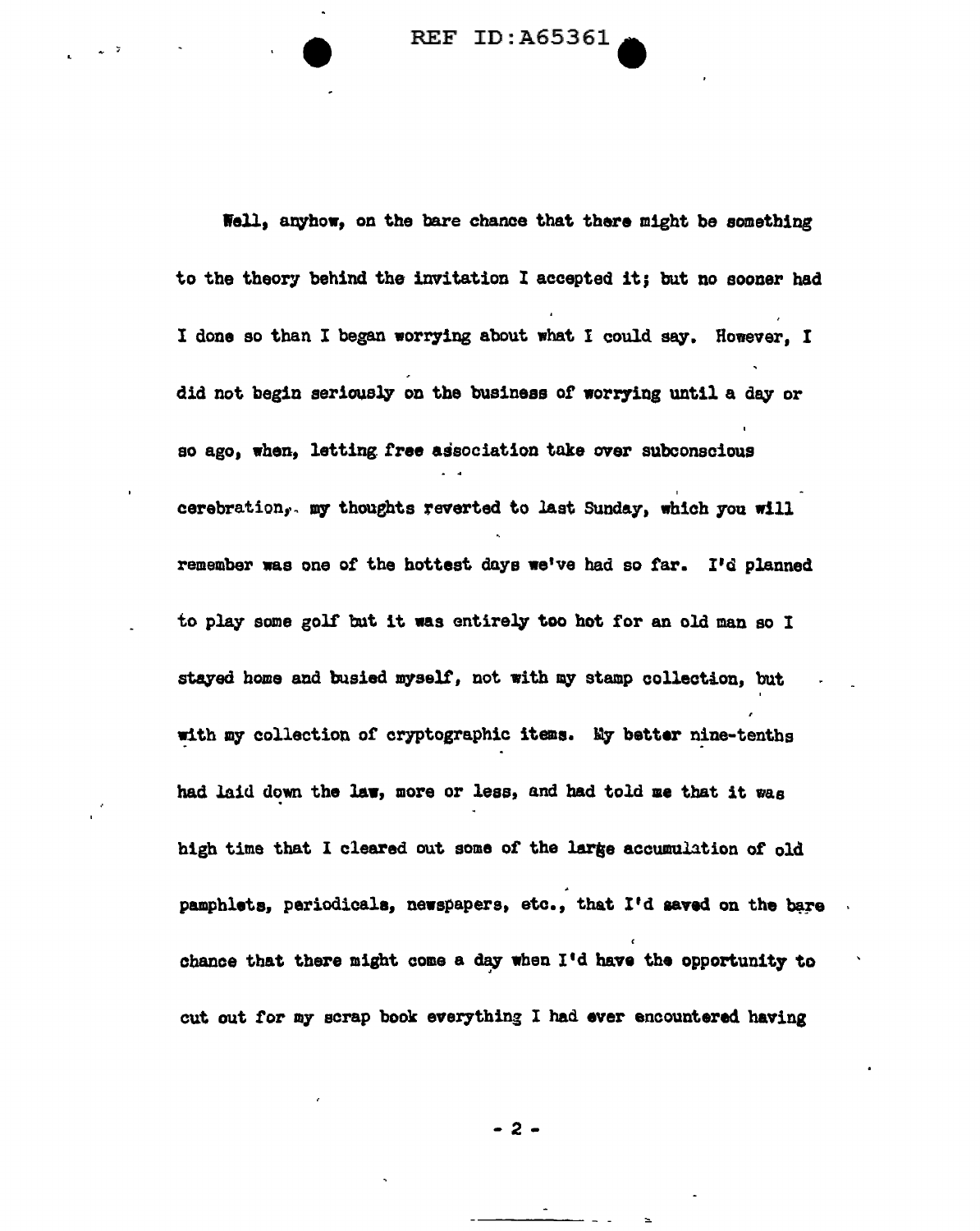REF ID: A6536.

any bearing upon my fields of interest. (A bad case of "collectimania," you see.) Well, among the many doodads I had saved I came across. this little thing, which the next day I took to the office and sent to the historical files. Bat yesterday, when I was casting aliout in my memory for something to use as a jumping off place. I remembered it and asked that it be brought back to me. It's rather amusing- but it's also instructive. First I'll read you what it says on the cover.

,•

'

\* \* \* \* \* \* \*

We had, I assure you, aoma difficult problems and exercises for the students in those days but they also had moments of fun and levity during school hours, just as I am informed by my secret Zendian Agent has been the case in the school days just completed by this class. Incidentally, my secret agent, I can tell you now that school is over, .. , was none less than Marshall Salvo Salvasio himself, whom unfortunately none of the members of this class is in a position to punish for his

- .3 -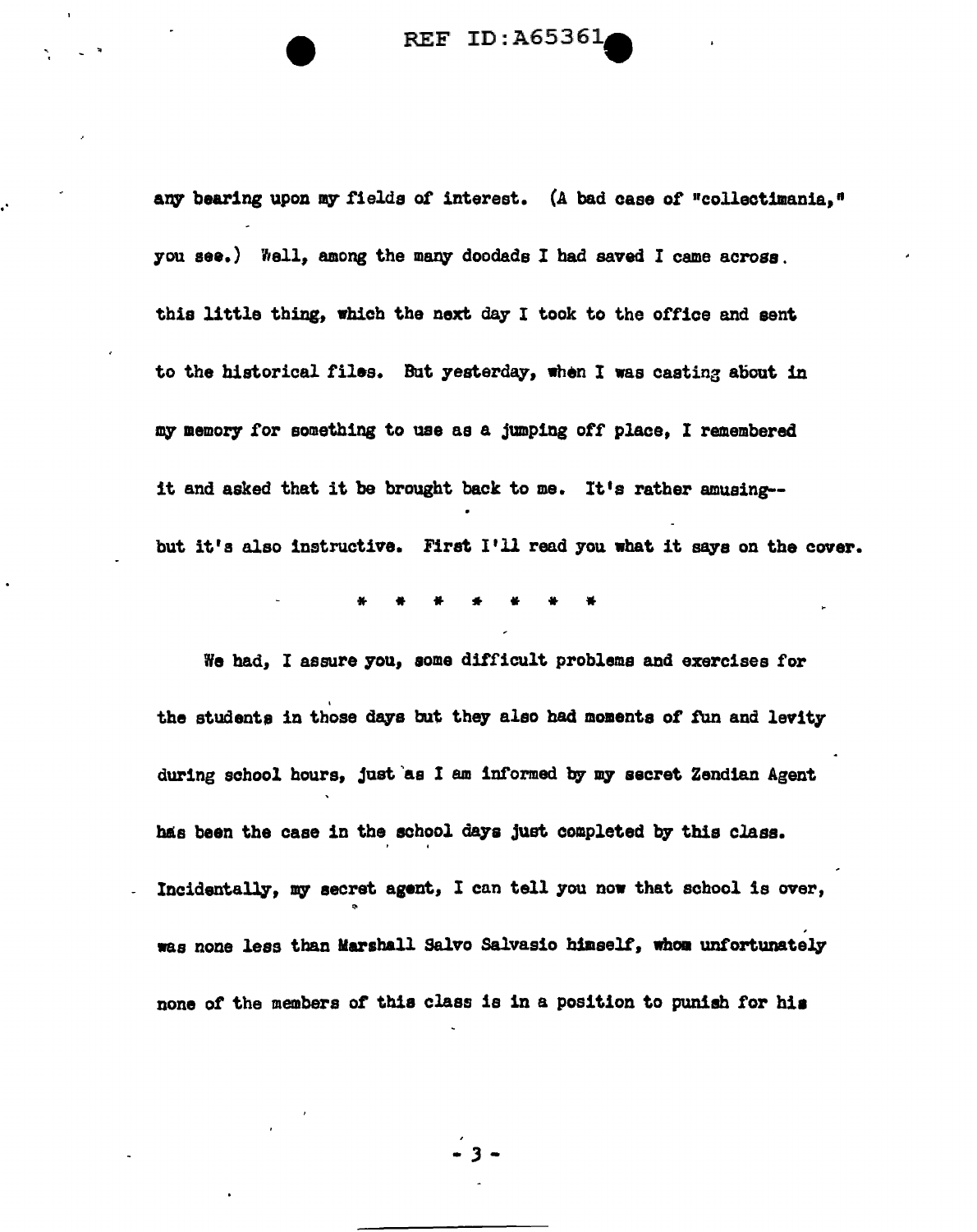REF ID: A65361

•

treason by court martial proceedings, because he's already out in the field, collecting 2-headed, 6-fingered gentry to do his dirty work in the next claaa.

But to revert to the days of old, this little program, ladies and gentlemen, was the program for the graduation exercises held in my home just 10 years ago. There were only two students, and the faculty tau;ht their subjects in addition to their regular duties which were many indeed. The entire student body, faculty, staff, officers of the University, etc., could foregather in the living room of a small house. Little did any of us then visualize the growth that lay ahead of what I had then facetiously called the 3ignal Intelligence University. But here we are today, with a class of 25 officers, many of whom have had wide experience in the military field; a staff and faculty of almost 20; a large auditorium; an Army band; and a very distinguished guest speaker to.mark the occasion of this graduation. Yes, we have

 $-$  4  $-$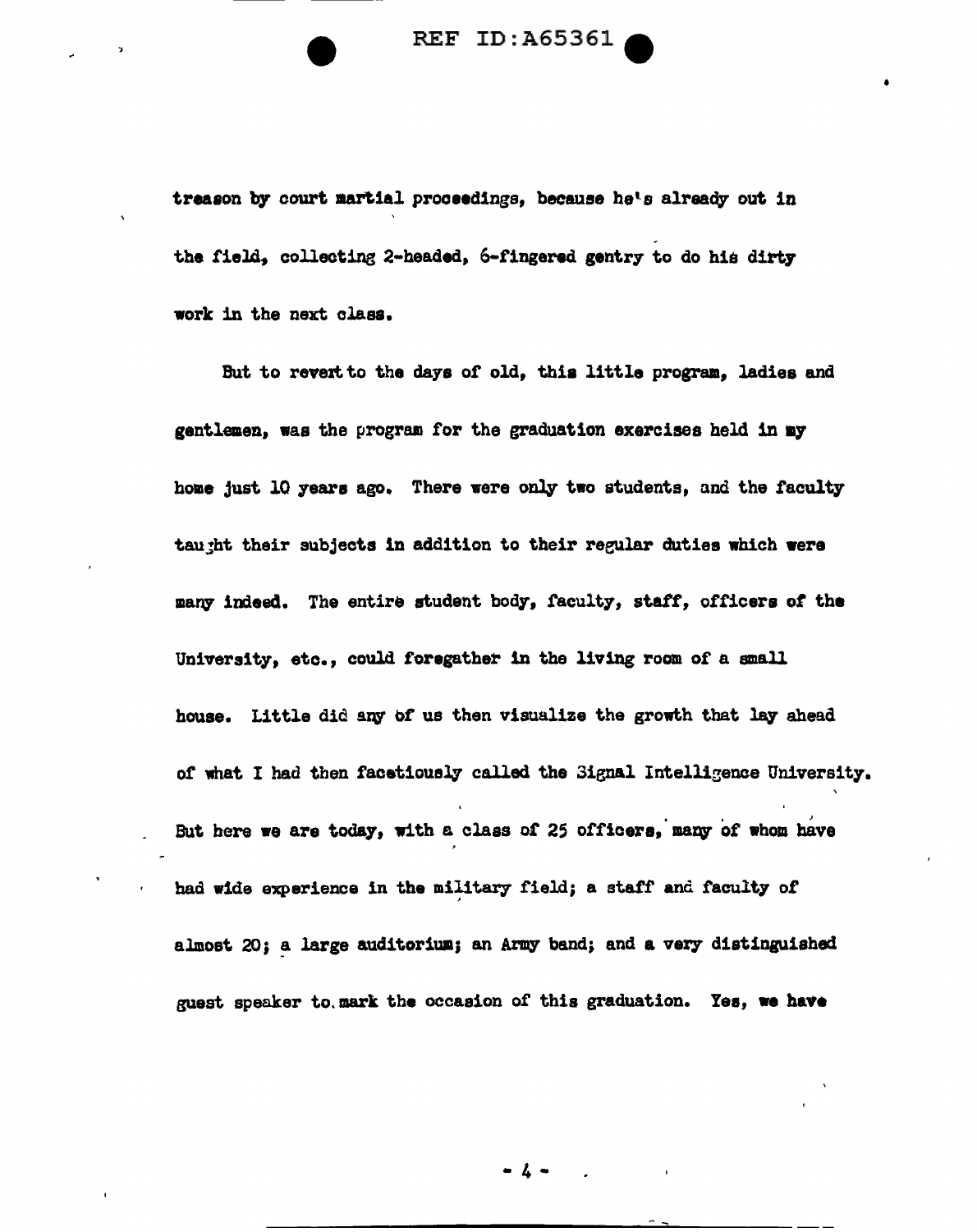REF ID:A65361

r '

come a long way since 1938 and in the growth of that tiny nucleus  $\cdot$  which I had facetiously dubbed "a University." And I am happy to say that with the physical growth in size and number of students in the University, there has been an even greater broadening of the ' scope of the instruction, a growth that corresponds to the astonishing development that has taken place in the field.

 $\cdot$  This brings me directly to the pleasant task which was assigned me -- to introduce the next speaker who will present the graduation message on this occaaion. I have just aa1d that we'have coma a long way in cryptology since the founding of the nucleus of the Army Security Agency School and I do not think there is anybody inside or outside this auditorium who can seriously challenge the statement which I am in a good position to make, namely, there is one and only one man to whom belongs the lion's share of the credit for not only the growth of the Signal Intelligence University but also for the vital role that

- 5 -

--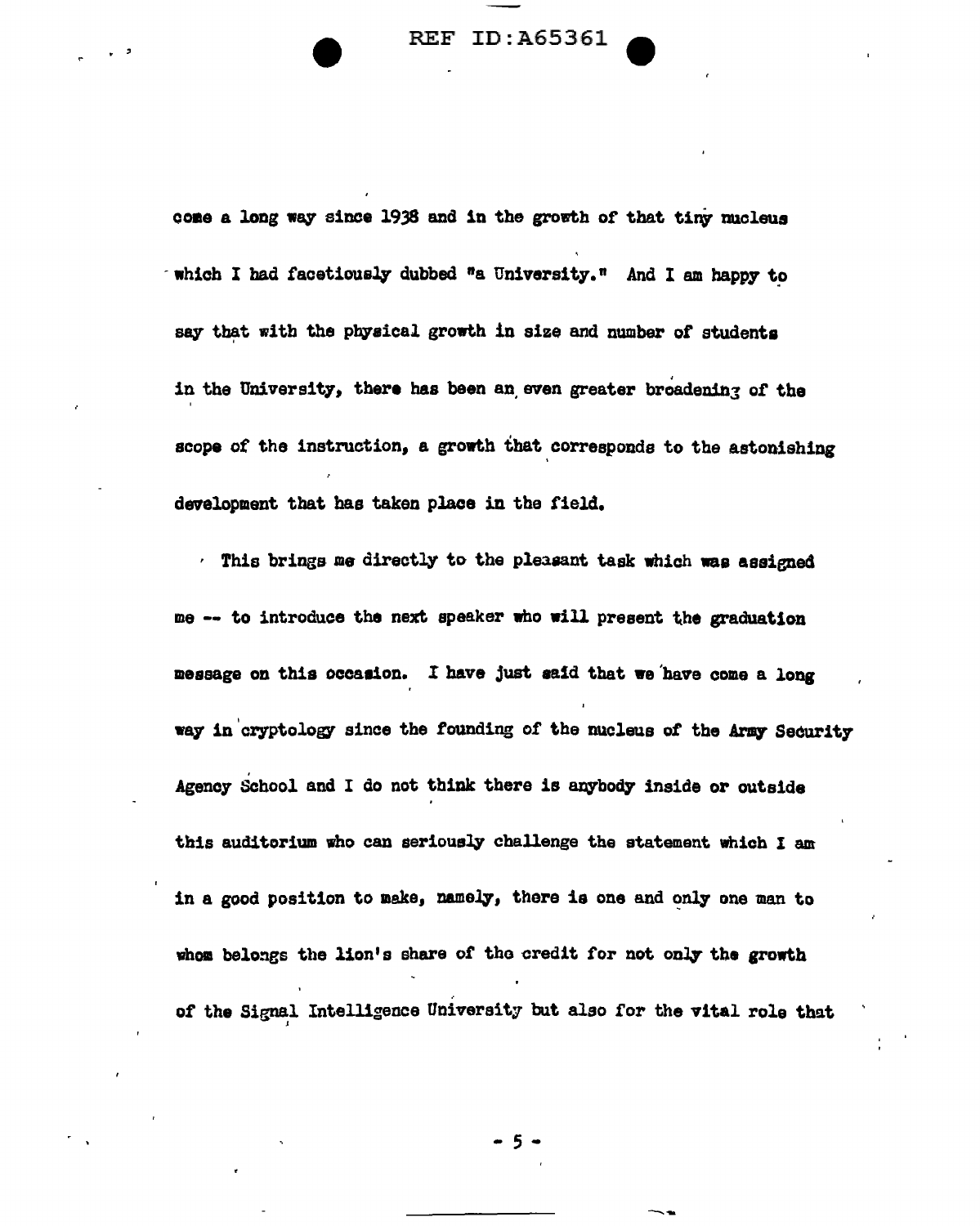the Army Security Agency played in winning the last war and for the prominent position the Agency has rightfully been given in the Rational Military Establishment.

I have known Colonel Clarke, Chief or the Army Security Agency, ' for a good many years. Indeed, he was a student of mine for a short time when I gave each year for about 10 years what was designated most unwarrantedly as a "course in codes and ciphers" at the Signal School at Fort Monmouth. It was a 2-weeks' "quickie" and I tried to cover a lot of territory. I know that I must have said at least a few things that made a more or less lasting impression, because every once in awhile Colonel Clarke goes back to those days and reminds me of some incident that I related, from which he drew a lesson that has remained with him over the years. I am always startled on these occasions because I cannot remember the incident myself. It may be , that I was responsible for evoking the interest which he took in the

-o-

 $\overline{\phantom{a}}$